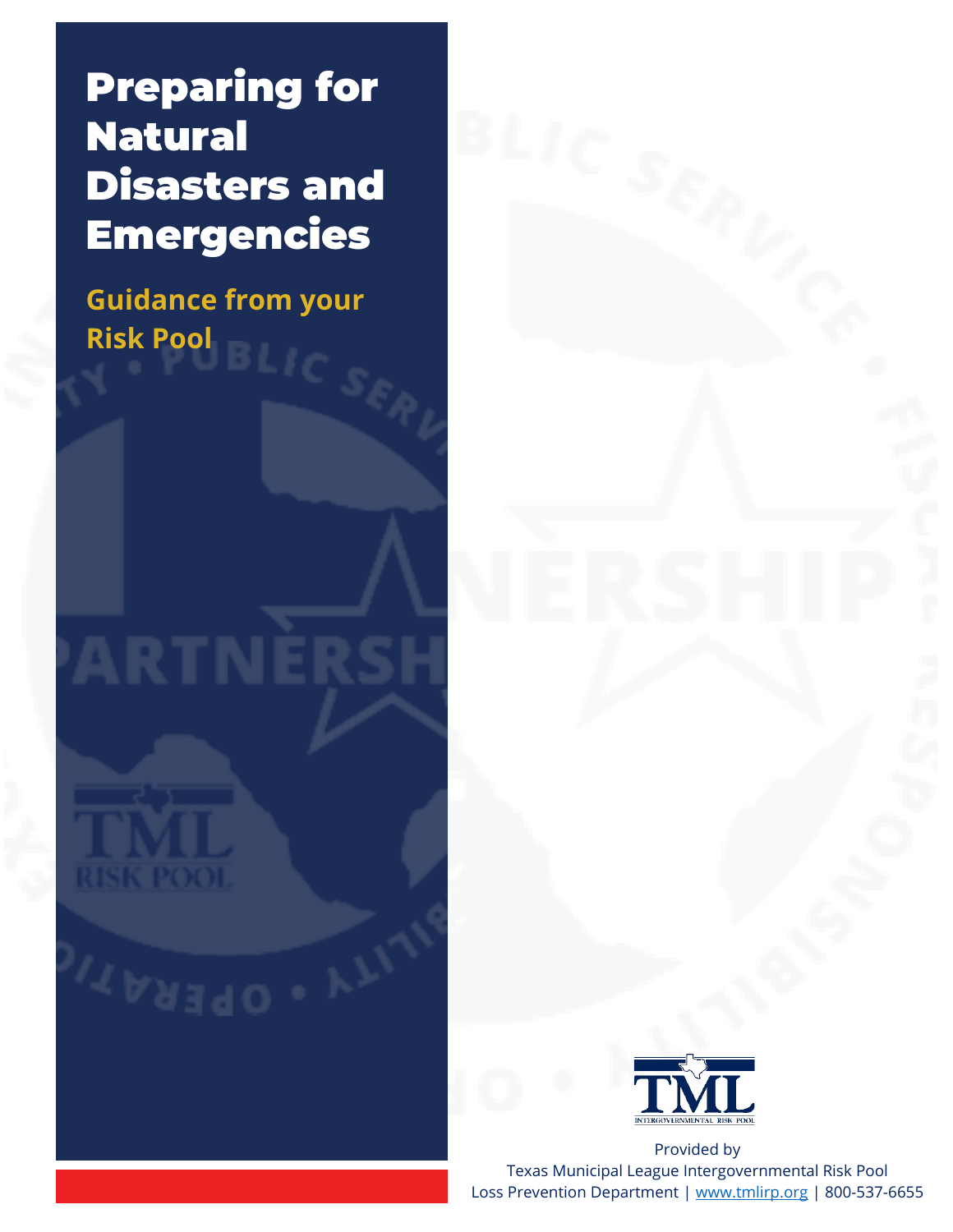### **Guidance from your Risk Pool Partner**

Disasters will happen. During an average year, hurricanes, floods, tornadoes, and other disasters cause major damage, injuries, and loss of life in Texas cities and entities. However, understanding vulnerabilities and knowing actions to take will impact your community's resiliency and recovery efforts.

The Texas Municipal League Intergovernmental Risk Pool has identified useful information to assist local governments prior to and after an emergency.

### **Planning for Emergencies – Ongoing throughout the year**

Planning can reduce the dangers of serious injury, loss of life, and property damage. To prepare for emergencies, cities and other local governmental entities should consider the following measures:

Develop contingency plans or annexes (found at this website: [https://tdem.texas.gov/plan](https://tdem.texas.gov/plan-guidelines-and-toolkits/)[guidelines-and-toolkits/](https://tdem.texas.gov/plan-guidelines-and-toolkits/) ) to be filed with the proper authorities to ensure agencies are prepared to respond in case of disasters. The revised annexes are compliant with the National Incident Management System (NIMS). Conduct annual training exercises with local emergency management officials to ensure entities

are prepared for potential emergencies.

Ensure written mutual aid agreements are in place to address legal, technical, and procedural issues. These will reduce delays in restoring critical services and operations. The Texas Municipal League has sample documents for agreements, ordinances, notices and declarations at [www.tml.org/260/Emergency\\_Management.](http://www.tml.org/260/Emergency_Management)

Establish an agreement with a water restoration contractor. (See Turnkey Recovery Program on page 7) Ensure the company has the necessary capacity (equipment, staffing, etc.) to respond. Also, consider aspects of pre-planning, prequalification of local vendors, and other needs, such as lodging.

**Planning can reduce the dangers of serious injury, loss of life, and property damage.**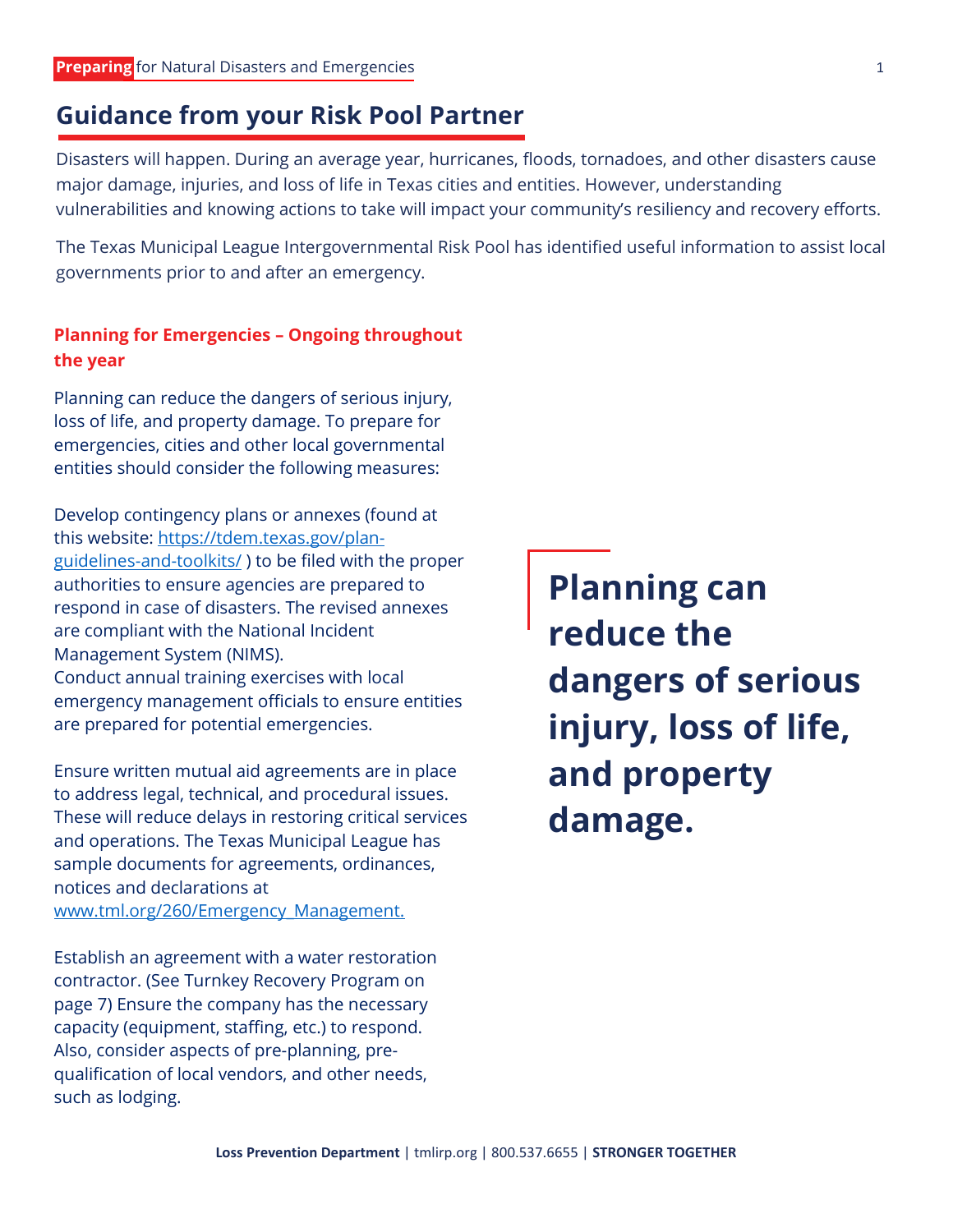### **Loss Control Checklist – Pre-Season**

Review and update prior to storm season

- Identify all essential personnel required to assist with an event. Identify and communicate roles and responsibilities. *(Refer to section on Emergency Supplies for Team Members)*
- Create a list of backup/fill-in personnel to replace key people if primary personnel are not available. Backup staff should be trained and participate in drills just as other essential personnel.
- Ensure adequate and accurate records of fixed assets are in place in case property is damaged or destroyed. This will help during the claims process.
- Secure important records at an off-site storage location.
- Install straps or additional clips to securely fasten roofs to the frame structure. This could reduce roof damage due to high winds.
- Trim trees and shrubs.
- Clear loose and clogged rain gutters and downspouts.

**Ensure adequate and accurate records of fixed assets are in place. This will help during the claims process.**

- Determine how and where to move vehicles and other mobile equipment to prevent or minimize damage from rising water or storm surge and allow for quick response time once the emergency has passed. Identify potential higher ground in the area and make arrangements with landowners ahead of time. Consider multiple sites if needed so numbers of assets at a single location are limited.
- Review contracts with outside vendors to include a quick response time for necessities such as debris removal, gasoline, and other critical commodities to ensure the entity can remain operational throughout the recovery process.
- Generators should be acquired and regularly tested to ensure facilities remain operational and to avoid interruptions in utility services.
- Consider the availability of fuel when selecting gasoline, diesel, propane or natural gas generators. Identify fuel sources and determine if agreements include delivery, even during emergency situations.
- Generators should be mounted and/or stored in elevated positions, when possible, to avoid flooding.
- Identify personnel needed to start generators, which in some instances may require an electrician or qualified person.
- Maintain a list of TMLIRP personnel to contact in case questions arise (refer to "List of TMLIRP Helpful Numbers and Contacts").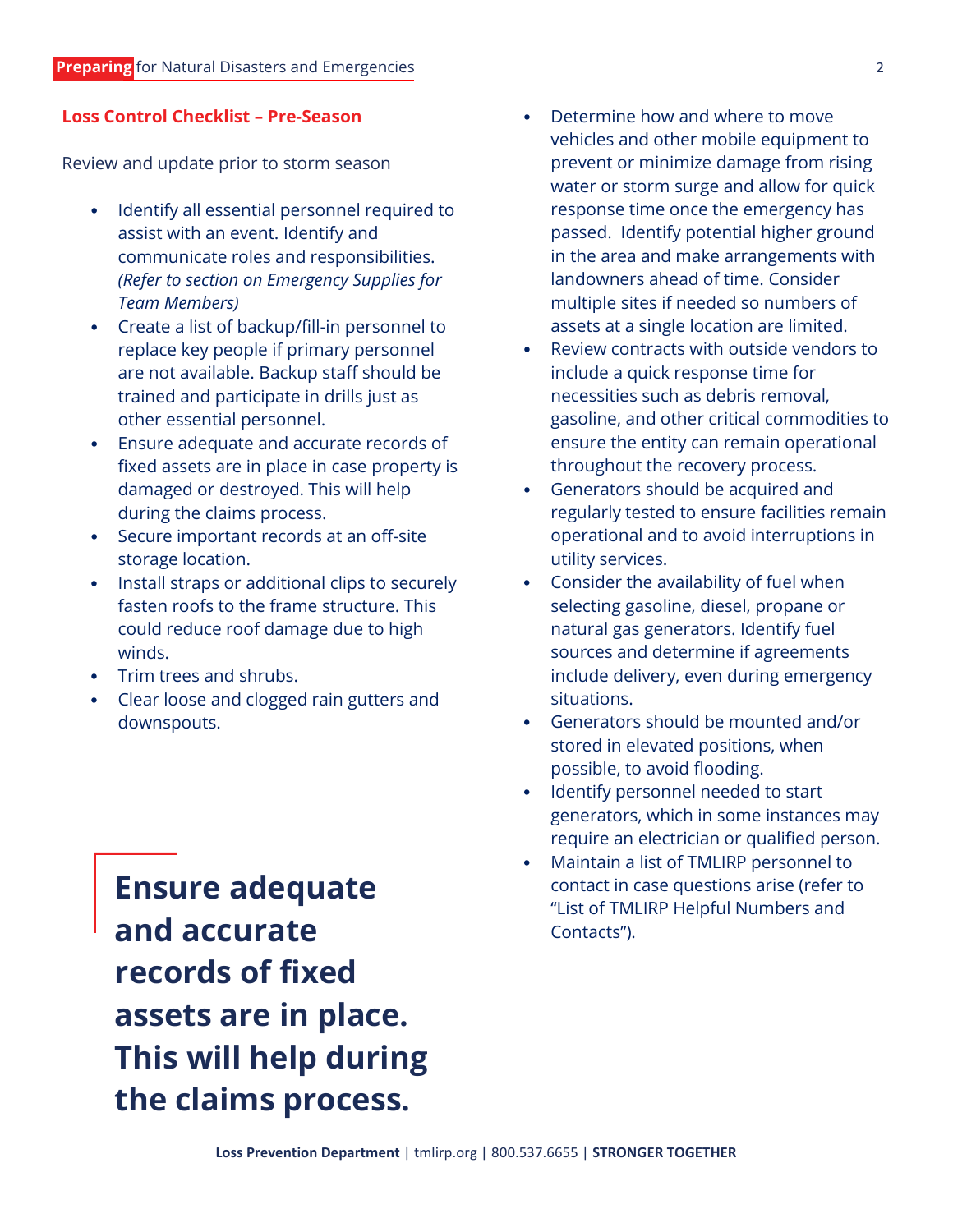### **Pre-Event – Watches and Warnings in Effect**

- Protect computers and other electrical equipment from damage with tarpaulins or waterproof covers and place them off the ground whenever possible. Move assets away from external walls.
- Fuel all vehicles in advance. Fueling systems or gas stations may be closed during emergencies and unable to pump gas during power outages.
- Move vehicles to safe locations that are higher ground above flood water. (Prioritize if needed: solid waste, emergency/rescue vehicles, dump trucks, etc.) Consider multiple sites if needed.

### **Emergency Supplies for Team Members**

The following emergency supplies should be considered for each person on the emergency response team

- Water one gallon per person, per day (3-5 day supply) (double for persons with conditions that require more hydration)
- Food non-perishable, easy-to-prepare items (3-5 day supply) (some foods may require water)
- Flashlights
- Battery-powered or hand-crank radio (NOAA Weather Radio, if possible)
- Extra batteries
- First aid kits
- Insect repellant
- **Sunscreen**
- Personal medications and medical items
- Multi-purpose tool
- Sanitation and personal hygiene items (toiletries, sanitizer, towels, cleaning supplies)
- Copies of personal documents (medication list and pertinent medical
- Cell phones with chargers. Consider portable power banks or solar chargers.
- Family and emergency contact information
- Extra cash
- Blanket, sleeping bag, or bed roll and pillow
- Map(s) of the area
- Clothes, rain gear, rubber boots as well as personal protective equipment

### **Post-Emergency Loss Control Checklist**

### **Employee Safety During Post-Emergency Phase**

Keeping employees safe during cleanup and recovery operations is of utmost importance. Employees may be assigned tasks that are different from duties performed during normal workdays. Volunteers might assist during emergency situations. Unfamiliar tasks can potentially expose employees and others to hazards that are not apparent to those with limited or no experience. As an example, numerous employees may be using chainsaws or chippers or other equipment that is not part of their normal workday.

**Keeping employees safe during cleanup and recovery operations is of utmost importance.**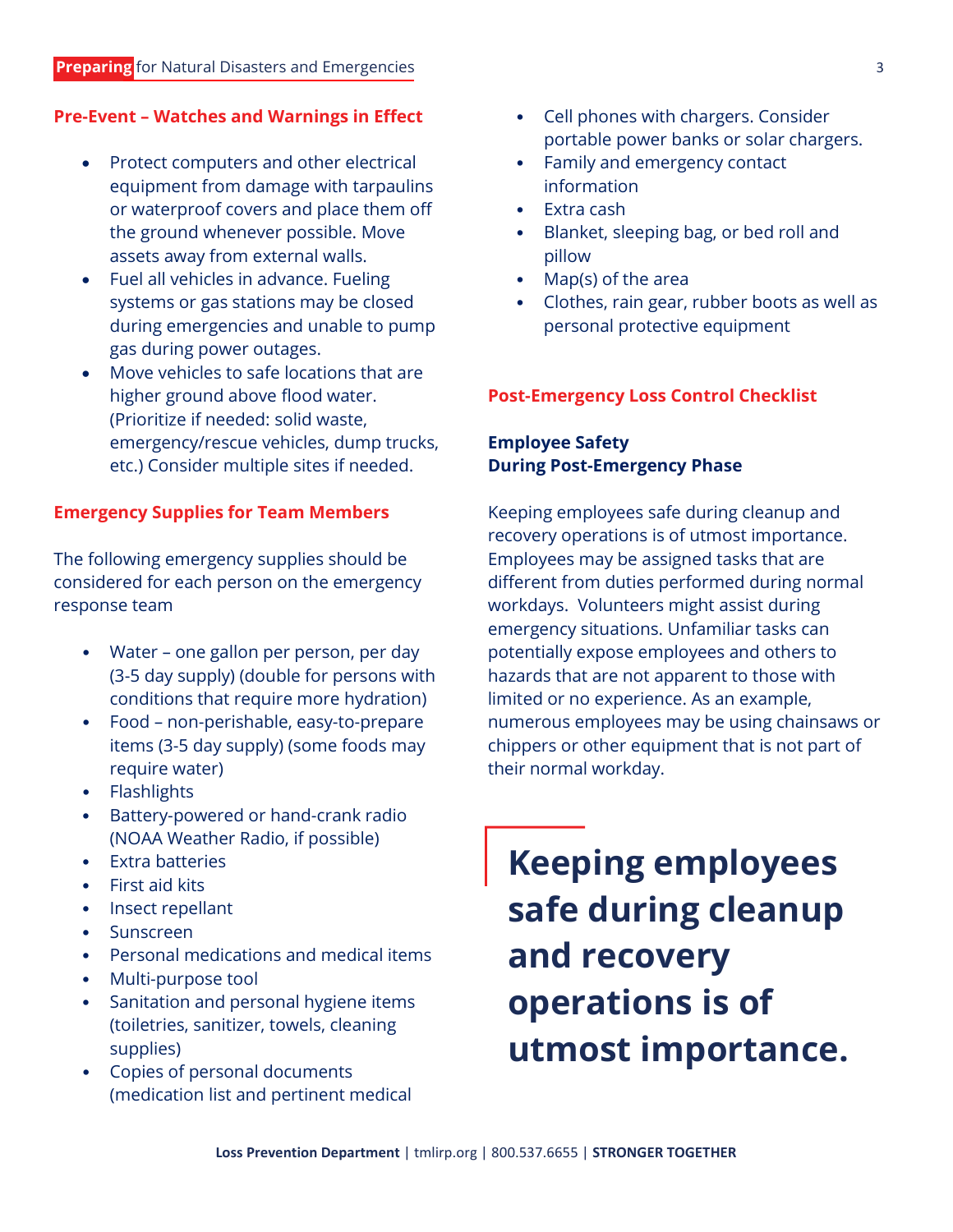### **Protect your employees and volunteers**

- Maintain a list of "officially designated volunteers" versus those citizens that just take it upon themselves to help. Consider means of identification for official volunteers.
- Provide instructions and training on the use of the equipment.
- Identify and train on potential hazards.
- Assign experienced employees to work with inexperienced employees or volunteers.
- Observe work practices and offer suggestions.
- Provide regular safety meetings to maintain awareness of exposures.
- Provide necessary personal protective equipment.
- Allow for adequate rest, hydration, and food for essential duty personnel through frequent rest breaks and scheduling reasonable work hours between shifts.
- Check on employees and other workers throughout the day, ensuring they are all safe and have all tools and essentials.

### **Mitigating Damage**

To minimize damage as a result of flooding or catastrophic events, preventative actions should be considered as soon as conditions allow. The following are examples of mitigation efforts members may take to reduce and/or control the extent of losses. Employee safety should be a priority during these efforts and the member must remain cognizant that personnel may be asked to perform tasks where they are unfamiliar with the hazards. The list is not intended to be all inclusive but should be used as a guide for initial response.

• Secure the site to prevent unauthorized entry.

- Organize and prepare emergency crews for salvage and initial cleaning operations. Make sure employees are provided with an orientation that addresses hazards and exposures that may affect them. Necessary personal protective equipment and proper tools/equipment should also be provided.
- Conduct damage assessment of each structure to be sure the structure is safe to be entered.
- DO NOT ENTER ANY BUILDING THAT DOES NOT APPEAR STRUCTURALLY SAFE
- Identify and "mark" any structures that are in danger of collapse. Process for "marking" should be consistent.
- Temporarily support collapsed or impaired structures if possible.
- Ensure utilities are intact and do not create a hazard for crews entering the structure.
- Restore fire protection to facilities if possible.
- Visually assess any open bus bars, conductors, and exposed insulators before restarting main electrical distribution systems.
- Restore power to critical facilities within the city/entity.
- Contact outside vendors to obtain essential services and supplies.
- Separate damaged materials from undamaged materials so moisture does not create additional damage.
- Cover or protect material that may be damaged from further exposure.
- Remove carpet and dry out floors to prevent mold.
- Provide equipment such as wet vacuums to clean and dry out wet areas.
- Keep small samples of damaged property, such as carpet pieces.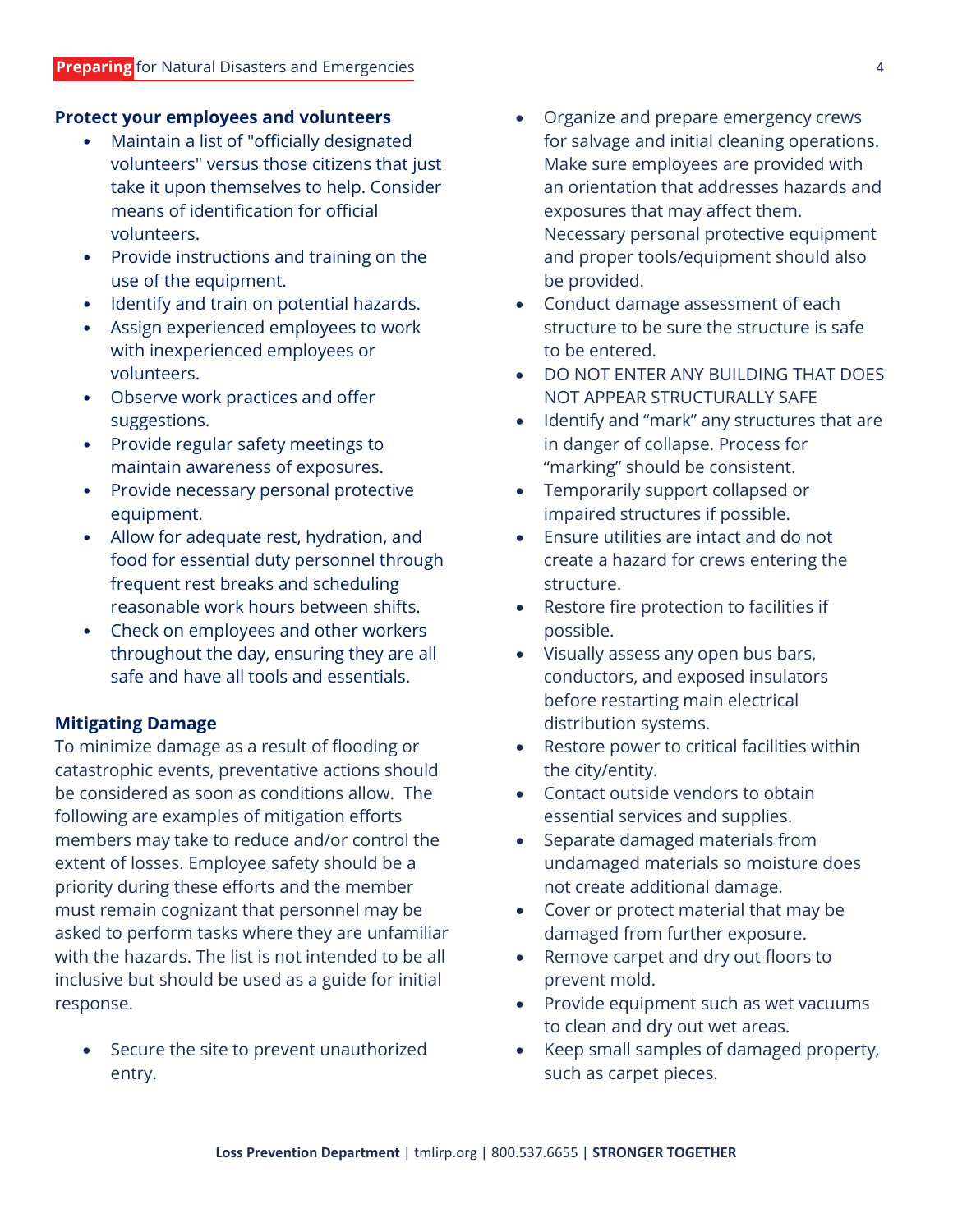- Assess temporary and permanent repairs to roofs to prevent further damage. Personnel accessing roofs should be properly protected against potential fall hazards. TMLIRP's Property Claims Department can be contacted for information related to temporary roof repairs.
- Keep track of all expenses, including receipts for material/supply purchases and for equipment rentals and/or overtime hours worked by employees repairing property.
- Take photos of damaged property.
- Safeguard and protect important documents.
- Remove perishable foods from refrigerators unless facility has backup power (generator).
- Inventory damaged equipment and separate from undamaged equipment.
- As always, retain records that document all expenses.

**Protect your employees and volunteers, and when possible, attempt to mitigate losses and damages.** 

#### **Seeking Assistance Post- Emergency Phase**

### **TMLIRP Assistance**

After the event has concluded and the area is deemed safe, an initial assessment of damages should take place. This process is very important for the protection of assets and resources. Once the assessment has been completed, report the findings to TMLIRP so that a claim can be initiated. TMLIRP claims staff will assign contracted adjusters to begin the claim process for members. *See TML Risk Pool Contact Section*. As a reminder, members should take all steps possible to minimize damage to property until repairs can be made.

### **Federal Assistance**

Most federal assistance becomes available when the President of the United States declares a "Major Disaster" for the affected area at the request of a state governor. The Federal Emergency Management Administration (FEMA) will provide information through the media and community outreach about federal assistance. Additional information can be obtained through the Texas Division of Emergency Management. Beginning on page 10 of this booklet, you will find lists of helpful numbers and websites for various county, state, and national agencies.

FEMA is designed to provide funds after all other sources are exhausted. FEMA has very specific procurement guidelines in place which must be followed, or any reimbursement or assistance could be forfeited. Often, these guidelines are more stringent and differ from state guidelines. It is important for cities/entities to be familiar with the guidelines in advance of the emergency.

Pay special attention to debris removal costs and track expenses such as employee man-hours associated with such activities.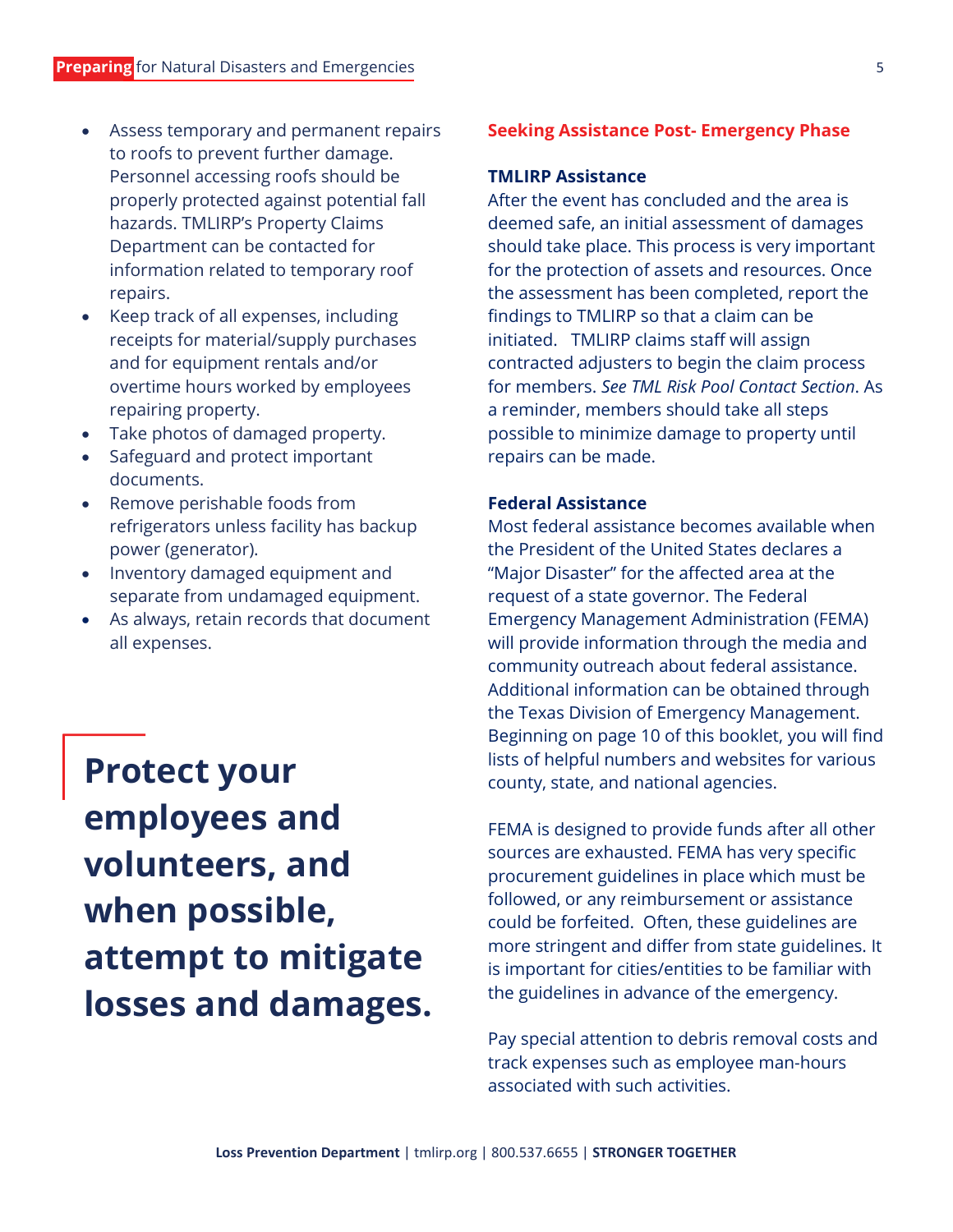As always, it is important to retain records which document all expenditures.

### **Direct Assistance**

Organizations such as the American Red Cross, Salvation Army, or others should be included as part of contingency planning efforts. These organizations should be available to assist the community, such as providing food, water, shelter, supplies, and help with cleanup efforts.

### **Windstorm Assistance**

If your entity has windstorm coverage through the Texas Windstorm Insurance Association, repairs, alterations, or re-roofing typically require an inspection and updated form WPI-8. Contact the Texas Department of Insurance Windstorm Inspection Division to determine if form WPI-8 will be needed – (800) 248-6032. <https://www.tdi.texas.gov/wind/index.html>

Windstorm insurance inspections must be made by either a Texas Department of Insurance (TDI) inspector or an engineer who has been appointed by the Commissioner of Insurance. There is no fee for any inspection conducted by TDI.

It is recommended that notification to the Texas Department of Insurance be made before repairing, altering, or re-roofing to arrange for an inspection. If the inspection is postponed until construction is completed, a licensed professional engineer may need to be hired to inspect the property. Provisions for any needed windstorm insurance inspections as part of construction contracts awarded may also be necessary.

Additional information about windstorm insurance inspections and form WPI-8 are available at the TDI website at [www.tdi.texas.gov/wind.](http://www.tdi.texas.gov/wind)

### **TMLIRP Roofing Program- BEST Building Envelope Systems Team**

The Risk Pool encourages its members to utilize the Building Envelope Systems Team program (BEST). BEST provides a one-stop shop for building envelope repairs that enhance roofing performance, hail resistance, and energy efficiency, and reduce maintenance costs. **This program is available for a covered loss.**

### The Key Points to BEST

- All consultant costs are borne by TMLIRP.
- The Member retains choice as to procurement method:
	- o RFP
	- o Selected buying cooperative
- Member chooses roofing system replacement.
- No additional out of pocket expenses without Member notification.

### What BEST Does for the Member

- Reviews all independent adjuster estimates for accuracy as to scope and price.
- Reviews current roofing system
- Assesses Member's current roofing needs
- Recommends roofing system based on needs:
	- o Improved hail resistance
	- o Improved energy efficiency
	- o Lower maintenance costs
	- o Warranty
	- Manages procurement process.
- Manages pre-construction process.
- Oversees construction process.
- Finalizes completion of job to ensure Member satisfaction.
- Coordinates delivery of all job. specifications and warranties to Member.

For more information, call TMLIRP Claims at 800- 537-6655 or 512-491-2426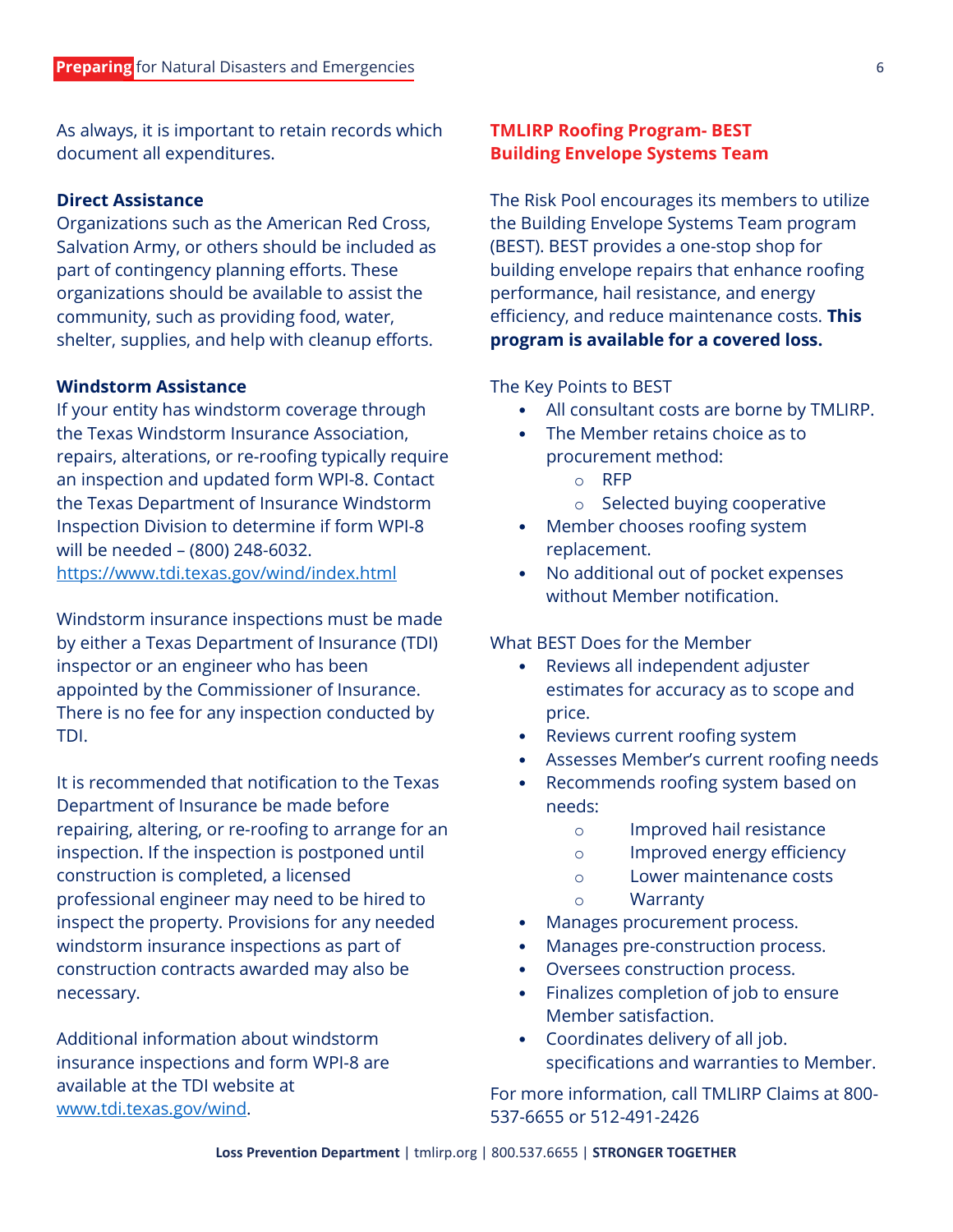### **SynergyNDS & Turnkey Recovery℠ Program**

The Texas Municipal League Intergovernmental Risk Pool (TMLIRP) utilizes SynergyNDS, Inc. (SynergyNDS) to provide recovery management and disaster recovery services on some property losses caused by catastrophic events, whether natural or man-made, covered by TMLIRP. These services include identifying covered property losses; identifying the steps needed to immediately mitigate the damages; assisting in getting adjusters to the damaged property to estimate the covered damage; identifying the steps needed to repair the covered property losses; and identifying resources that can mitigate the damages and repair the covered property losses. This expedites the overall recovery needs on covered property losses.

If a Member desires, SynergyNDS can provide additional services and directly work with the Member to identify vendors (either local or national, depending on the resources required) to be retained as necessary to assist with stabilization, repairs, and build back of covered property losses. SynergyNDS can assist in managing vendor services to see they are performed and documented according to TMLIRP coverage requirements, applicable codes, and Federal Emergency Management Agency (FEMA) procurement requirements (for costs that fall outside of TMLIRP coverage). SynergyNDS can also assist with Member's compliance and submission of claims to FEMA. This program is called the TurnKey Recovery℠ Program and is designed to serve as an extension of Member's staff that may be at capacity given the impact of catastrophic events. Please note, the Member will have to contract with SynergyNDS directly, following all applicable procurement laws, to take advantage of the TurnKey Recovery℠ Program.

**The TurnKey Recovery℠ Program can be designed to fit the individual needs of the Member by eliminating services not needed or limiting services to only certain properties.**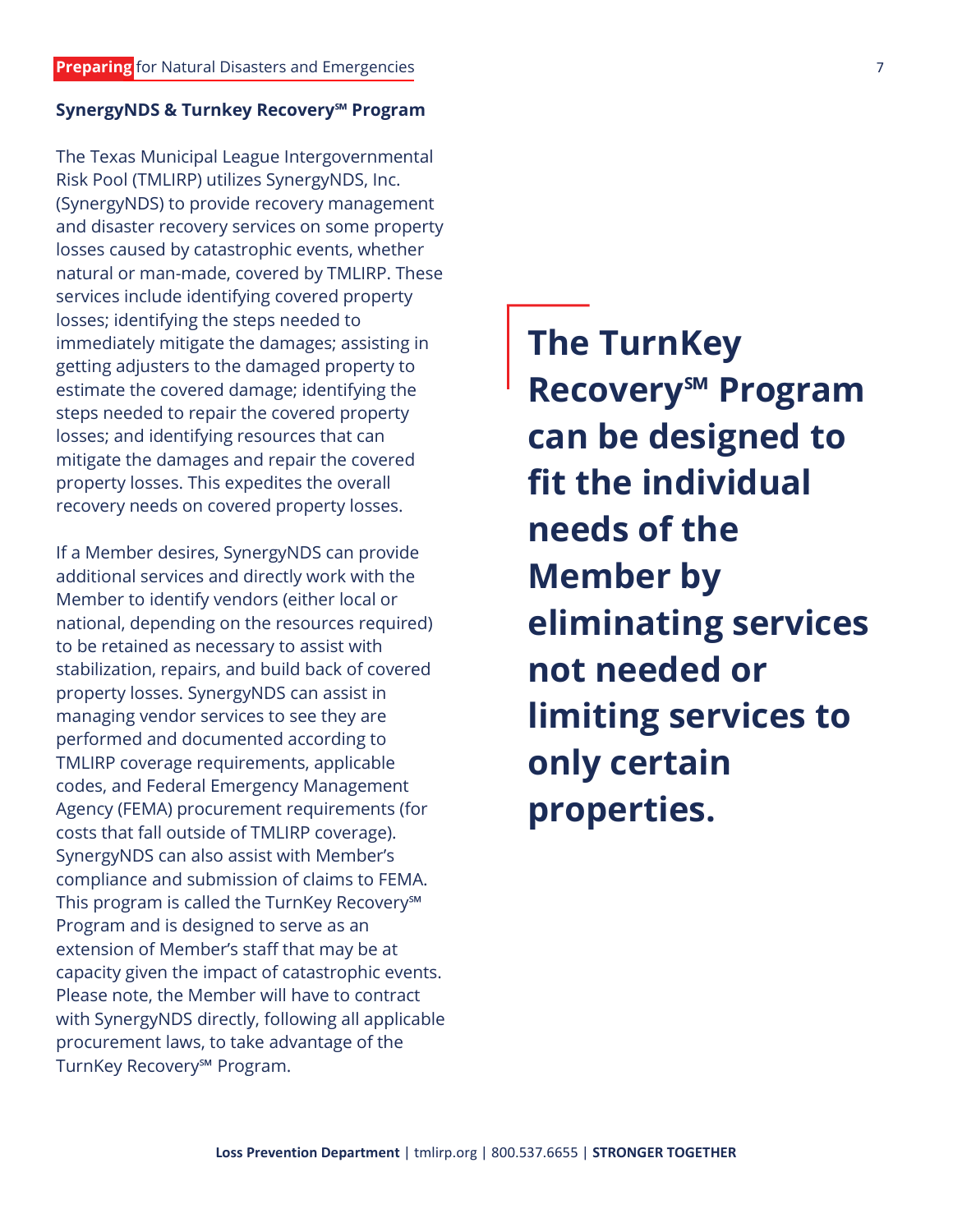#### **Preparing** for Natural Disasters and Emergencies 8 and 2008 and 2008 8 and 2008 8 and 2008 8 and 2008 8 and 2008 8 and 2008 8 and 2008 8 and 2008 8 and 2008 8 and 2008 8 and 2008 8 and 2008 8 and 2008 8 and 2008 8 and 200

*Please note, the Member will have to contract with SynergyNDS directly, following all applicable procurement laws, to take advantage of the TurnKey Recovery℠ Program. In addition, the Member will have to ensure it follows all applicable procurement laws for any other contracts that result from the use of SynergyNDS and/or the TurnKey Recovery℠ Program."*

The TurnKey Recovery℠ Program can be designed to fit the individual needs of the Member by eliminating services not needed or limiting services to only certain properties. SynergyNDS through the TurnKey Recovery<sup>SM</sup> Program, will help protect Members' operating reserves by reducing or eliminating the Member's upfront, out-of-pocket expense while waiting for reimbursement from TMLIRP on covered property losses. If desired, SynergyNDS will pay all eligible claim-related recovery costs, project material deposits, and vendor progress payments directly to approved contractors and vendors. The contractors and vendors can be those identified by the Member or part of SynergyNDS Managed Vendor Program. Members who elect to use the TurnKey Recovery℠ Program on eligible property losses will eliminate the need to incur those associated recovery costs and the standard reimbursement submittal process previously followed by

TMLIRP. Under the TurnKey Recovery℠ Program, SynergyNDS will work with TMLIRP on the scope and costs of the Member's claim are so the Member will not incur or become liable for additional costs related to the covered claim, except for the stated deductible, coverage exclusions, or scheduled limits of coverage. In the event there are costs that are not covered and apply to the Member, it will be the responsibility of SynergyNDS to identify in writing such costs for Member approval prior to acceptance and/or further binding engagement on the cost that are not covered.

TMLIRP respects the individual desires and preferences of its Members and their ability to self-govern. This program is available to Members who find it will enhance their recovery efforts. Keep in mind that a contract with SynergyNDS or other vendors must comply with applicable procurement laws. If the Member desires TMLIRP to reimburse SynergyNDS directly for covered property losses for which SynergyNDS has managed and paid vendors directly under the terms of a contract entered into between the Member and SynergyNDS, the Member can provide TMLIRP with an executed assignment benefits agreement in favor of SynergyNDS.

**Keep in mind that a contract with SynergyNDS or other vendors must comply with applicable procurement laws.**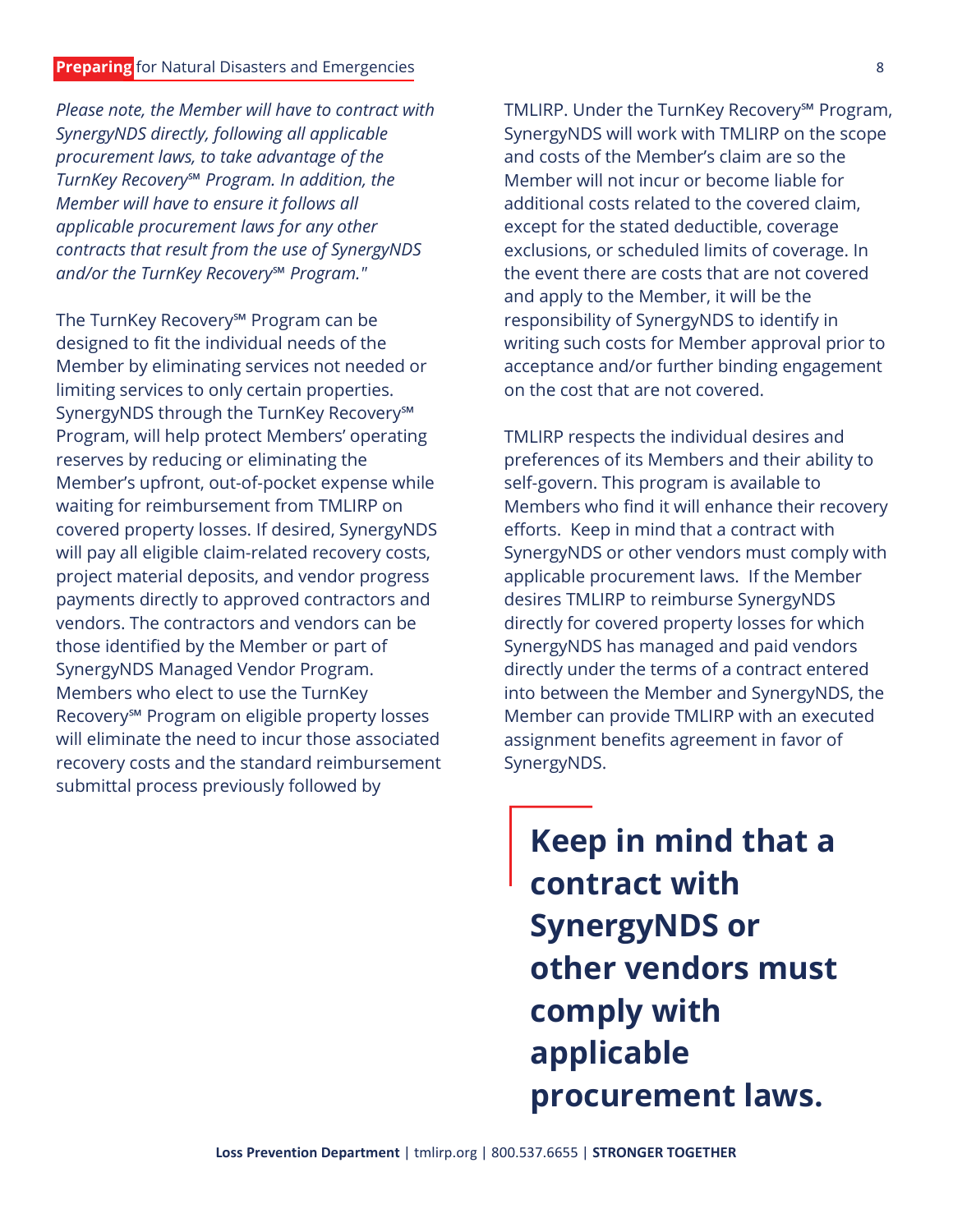The following phone numbers and useful websites have been provided to better assist our members in case of emergency situations. Please keep this information with your emergency preparedness/response plan.

### **TML Risk Pool Contact Listing**

**Liability/Property Loss Prevention**Liability/Property

### **Liability/Property Claims Department**

Office: 800-537-6655 Weekend/After Hours Property Claims: 800-537-6655 and Press "3" (hurricane, tornado, major fire, or major hail damage)\* Fax: 512-491-2366 Email: [claims@tmlirp.org](mailto:claims@tmlirp.org)

Member entities can also submit claims through the TMLIRP portal at [www.tmlirp.org.](http://www.tmlirp.org/)

*\* Important note: The after-hours and weekend emergency phone number should be used for major damage report only.*

**David Goldston, Property Claims Supervisor** Office: 512-491-2426 Email: [dgoldston@tmlirp.org](mailto:dgoldston@tmlirp.org)

**Loss Prevention Department** Office: 800-537-6655 Fax: 512-491-2388

**Irvin Janak, Manager** Office: 512-491-2519 Mobile: 512-415-2934 Email: [ijanak@tmlirp.org](mailto:ijanak@tmlirp.org)

### **Chris Remmert, Assistant Manager** Office: 512-491-2428

Mobile: 512-970-2983 Email: [cremmert@tmlirp.org](mailto:cremmert@tmlirp.org)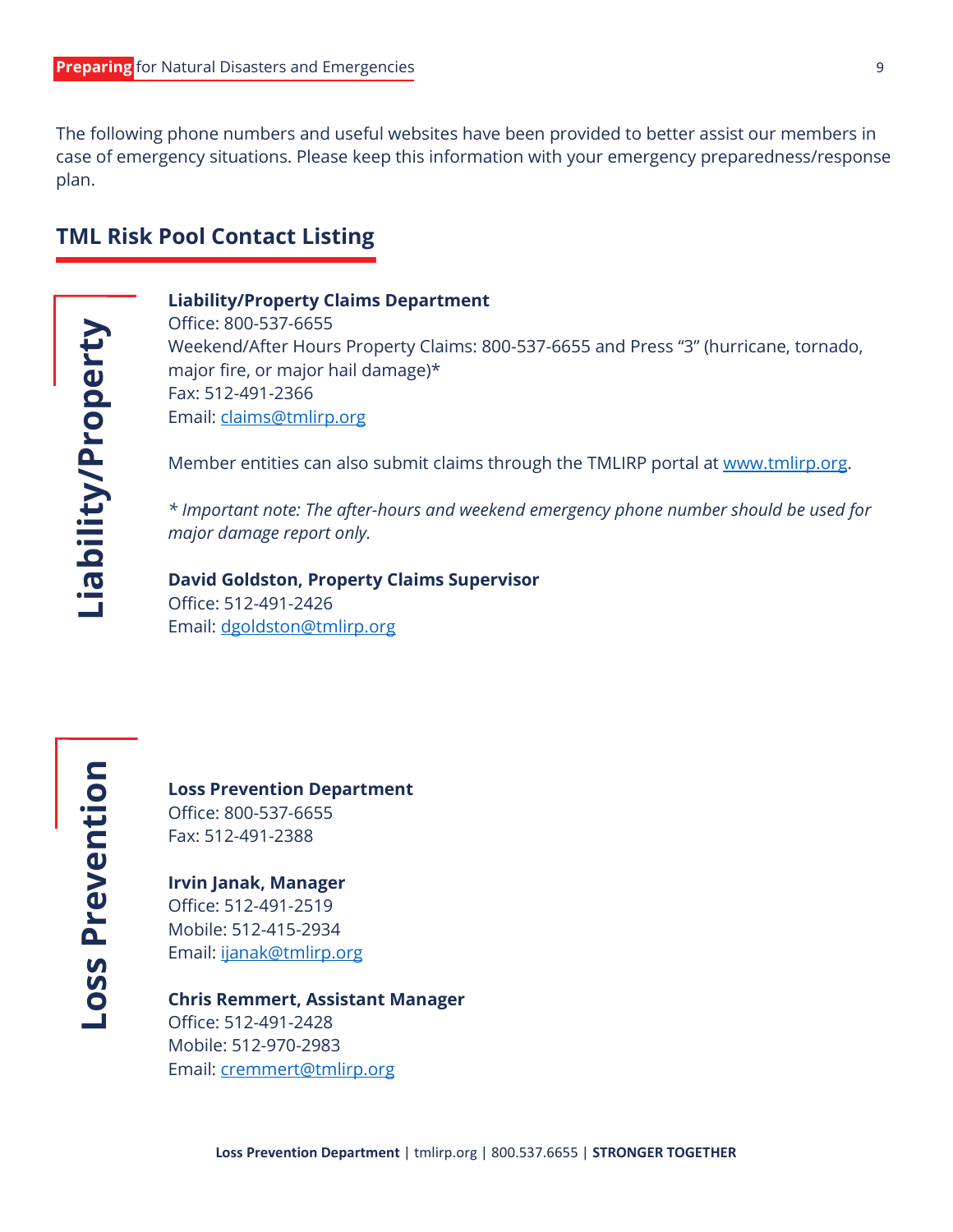### **Workers' Compensation Department** Office: 800-537-6655 Fax: 512-491-2481 Email: [workerscompensation@tmlirp.org](mailto:workerscompensation@tmlirp.org)

TMLIRP members can submit claims via the TMLIRP portal at [www.tmlirp.org.](http://www.tmlirp.org/) To report a serious injury after business hours, call 800-537-6655 and press "1".

**Phil English, Manager** Office: 512-491-2905 Email: [penglish@tmlirp.org](mailto:penglish@tmlirp.org)

**Jon Norwood, Assistant Manager** Office: 512-491-2317 Email: [jnorwood@tmlirp.org](mailto:jnorwood@tmlirp.org)

**Kathy Westbrook, Assistant Manager** Office: 512-491-2504 Email: [kwestbrook@tmlirp.org](mailto:kwestbrook@tmlirp.org)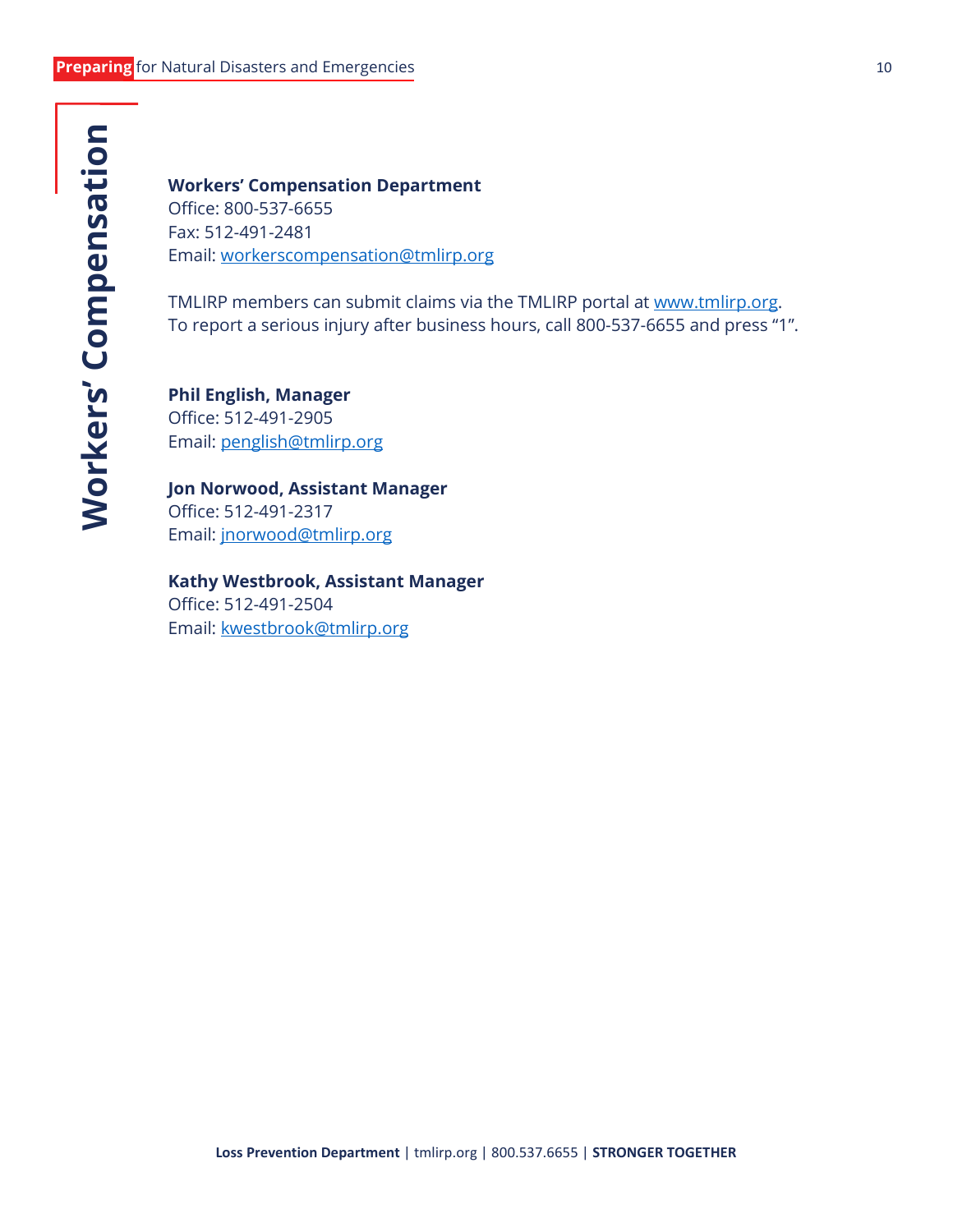### **Coastal County Emergency Information**

### **Aransas County**

[www.aransascounty.org/emergencymgmt](http://www.aransascounty.org/emergencymgmt) Emergency Management: 361-790-0101 Sheriff 's Department: 361-729-2222

### **Brazoria County**

[www.brazoriacountytx.gov/departments/emergency-management](http://www.brazoriacountytx.gov/departments/emergency-management) Emergency Management: 979-864-1201 Sheriff 's Department (South): 979-265-9310 Sheriff 's Department (Central & West): 979-849-2441 Sheriff 's Department (North): 281-331-9000

### **Calhoun County**

[www.calhouncotx.org/emgmt.html](http://www.calhouncotx.org/emgmt.html) Emergency Management: 361-553-4400 Sheriff 's Department: 361-553-4646

#### **Cameron County**

[www.co.cameron.tx.us/administration/emergency-management/index.php](http://www.co.cameron.tx.us/administration/emergency-management/index.php) Emergency Management: 956-547-7000 Sheriff 's Department: 956-554-6700

### **Chambers County**

[www.co.chambers.tx.us/](http://www.co.chambers.tx.us/) Emergency Management: 409-267-2445 Sheriff 's Department: 409-267-2500

### **Galveston County**

### [www.gcoem.org](http://www.gcoem.org/)

Emergency Management: 1-888-384-2000 All cities have their own emergency management offices. See https://gcoem.org/contact-us/ Sheriff 's Department: 409-766-2322 or 281-534-3515 (depends on area code)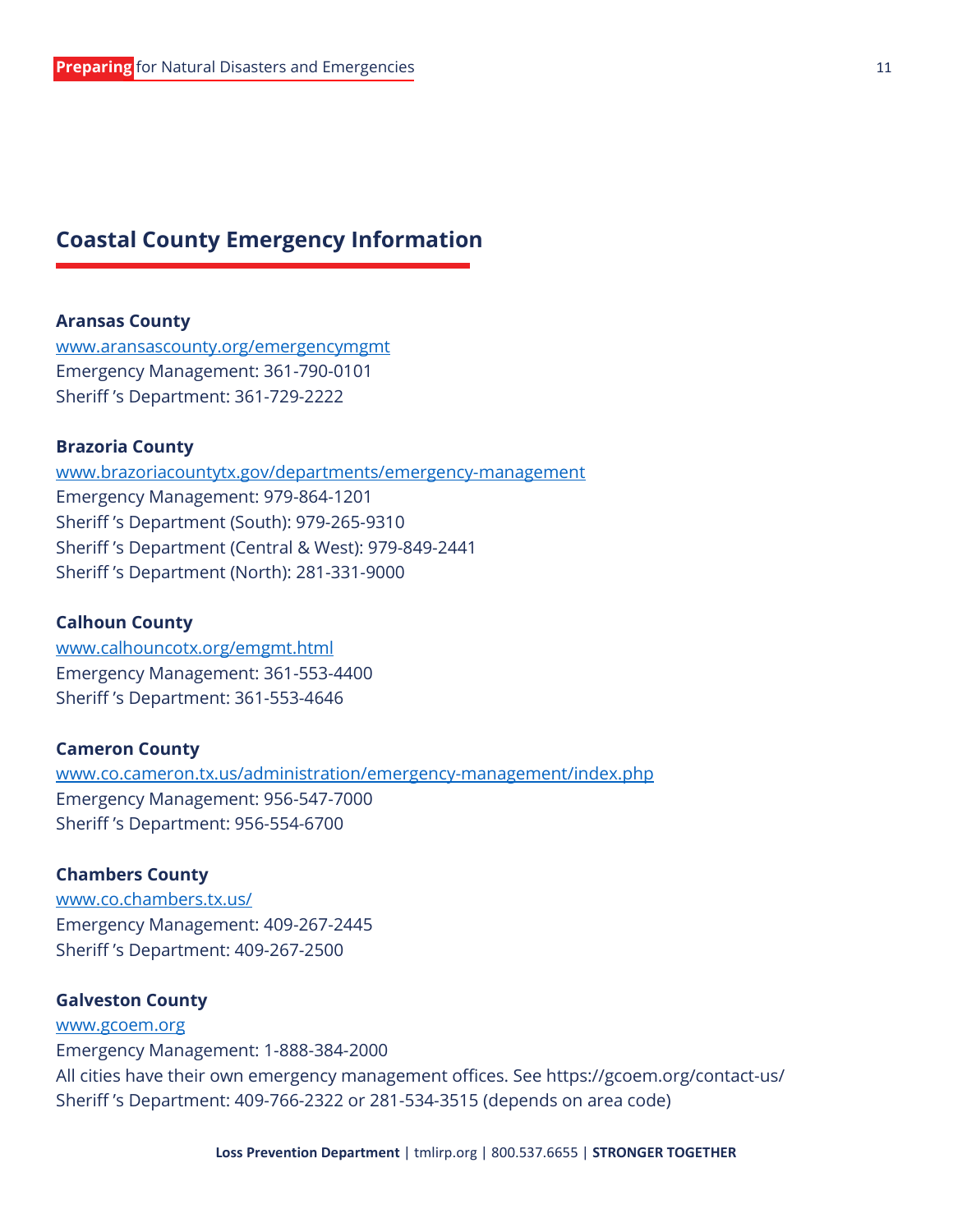**Harris County** [www.readyharris.org](http://www.readyharris.org/) Emergency Management: 713-881-3100 Sheriff 's Department: 713-221-6000

### **Jackson County**

[www.co.jackson.tx.us/default.aspx?Jackson\\_County/Emergency](http://www.co.jackson.tx.us/default.aspx?Jackson_County/Emergency) Emergency Management: 361-782-3398 Sheriff 's Department: 361-782-3371

### **Jefferson County**

[www.co.jefferson.tx.us/](http://www.co.jefferson.tx.us/) Emergency Management: 409-835-8757 Sheriff 's Department: 409-835-8411

### **Kenedy County**

[www.co.kenedy.tx.us/](http://www.co.kenedy.tx.us/) Emergency Management: 361-294-5205 Sheriff 's Department: 361-294-5205

#### **Kleberg County**

[www.co.kleberg.tx.us/default.aspx?Kleberg\\_County/Emergency](http://www.co.kleberg.tx.us/default.aspx?Kleberg_County/Emergency) Emergency Management – 361-595-8552 or 361-595-8527 Sheriff 's Department – 361-595-8500

#### **Matagorda County**

[www.co.matagorda.tx.us/default.aspx?Matagorda\\_County/welcome](http://www.co.matagorda.tx.us/default.aspx?Matagorda_County/welcome) Emergency Management: 979-323-0707 Sheriff 's Department: 979-245-5526

### **Nueces County**

[www.co.nueces.tx.us/](http://www.co.nueces.tx.us/) Emergency Management: 361-533-2355 Sheriff 's Department: 361-887-2222

#### **Orange County**

[www.co.orange.tx.us/](http://www.co.orange.tx.us/) Emergency Management: 409-882-7895 Sheriff 's Department: 409-883-2612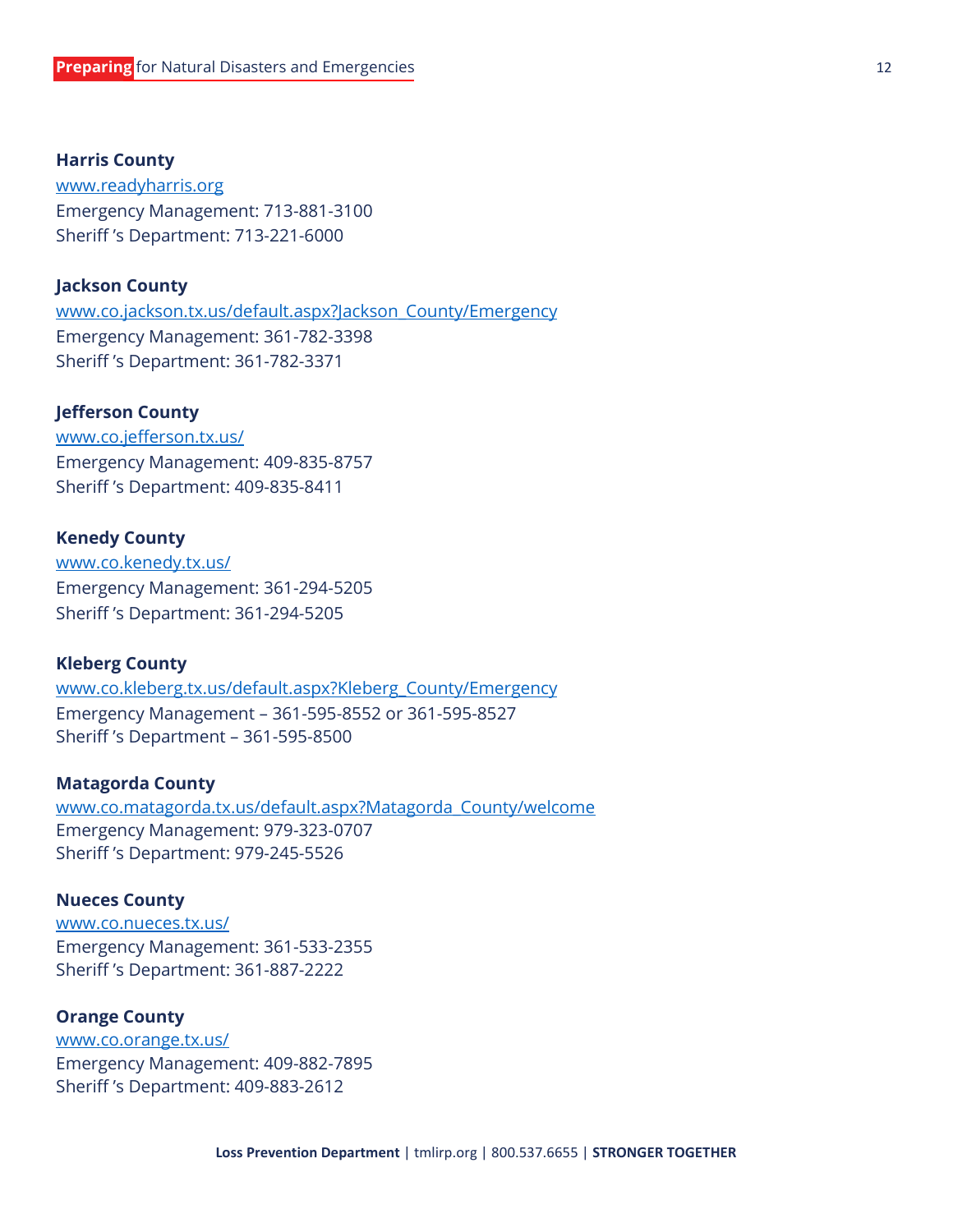### **Refugio County**

[www.co.refugio.tx.us/default.aspx?Refugio\\_County/Emergency](http://www.co.refugio.tx.us/default.aspx?Refugio_County/Emergency) Emergency Management: 361-526-2820 Sheriff 's Department: 361-526-2351

### **San Patricio County**

[http://www.co.san-patricio.tx.us/default.aspx?San-Patricio\\_County/Emergency](http://www.co.san-patricio.tx.us/default.aspx?San-Patricio_County/Emergency) Emergency Management: 361-587-3560 Sheriff 's Department: 361-364-9600

### **Willacy County**

[www.co.willacy.tx.us/default.aspx?Willacy\\_County/Emergency](http://www.co.willacy.tx.us/default.aspx?Willacy_County/Emergency) Emergency Management: 956-689-5456 Sheriff 's Department: 956-689-5576

### **State Emergency Information**

For emergencies, call 911 in all areas. For non-emergency information and referrals, call 211. For evacuations and special health care needs, call 211 to register in advance for a ride.

### **TexasOnline.com Emergency Portal**

[http://emergency.portal.texas.gov](http://emergency.portal.texas.gov/)

### **Texas Department of Public Safety**

<https://www.dps.texas.gov/> 512-424-2000

#### **Texas Division of Emergency Management**

<https://tdem.texas.gov/> 512-424-2208

### **Texas Department of Transportation**

[www.txdot.gov](http://www.txdot.gov/) 1-800-558-9368 or 512-463-8588

#### **Texas State Road Conditions**

1-800-452-9292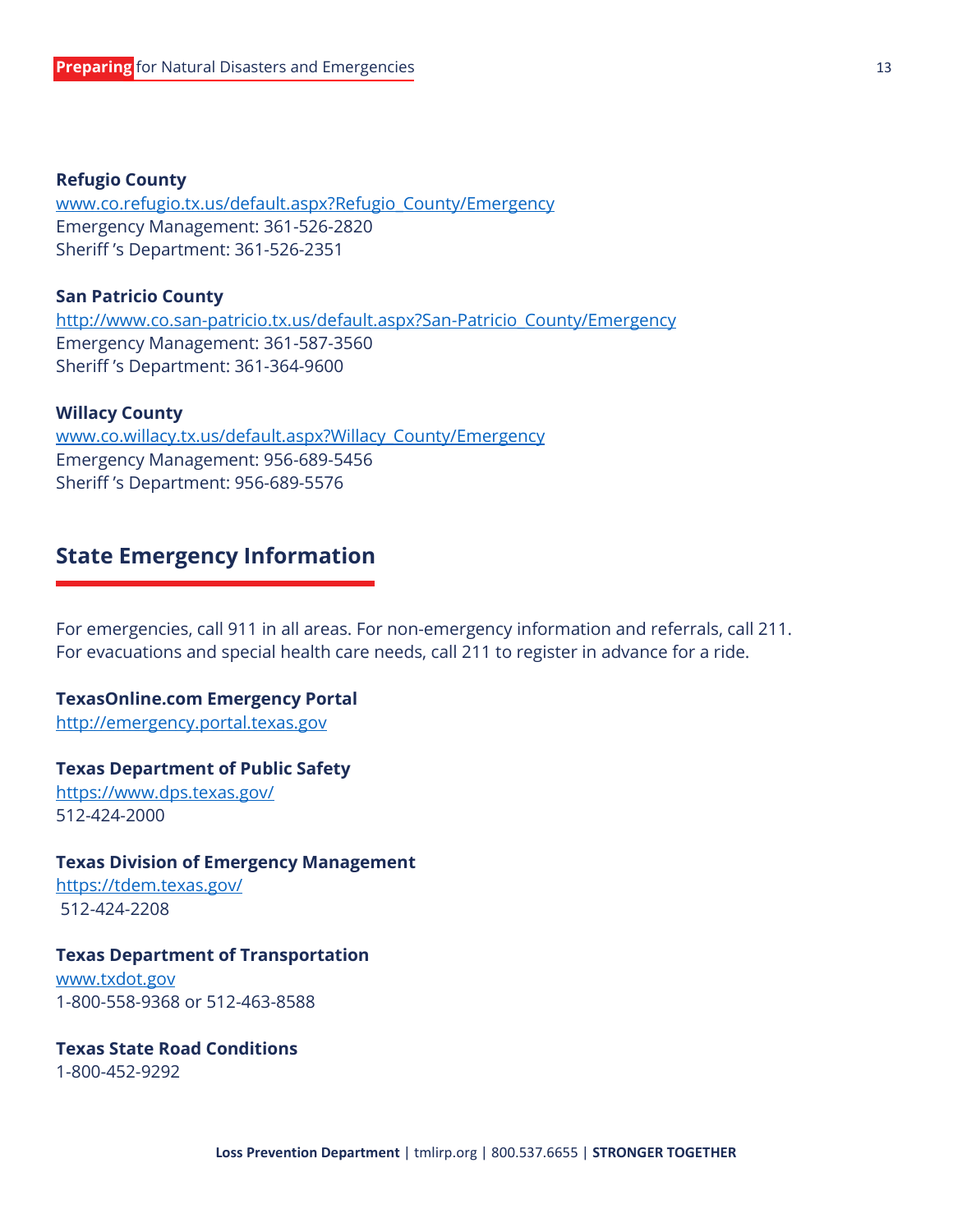### **National Weather Service (Houston/Galveston)**

[www.weather.gov](http://www.weather.gov/) 281-337-5074

### **National Weather Service (Brownsville)**

[www.weather.gov](http://www.weather.gov/) 956-504-1432

### **National Weather Service (Corpus Christi)**

[www.weather.gov](http://www.weather.gov/) 361-289-0959

### **Office of Tourism Information & Referral**

[www.traveltex.com](http://www.traveltex.com/) www.traveltexas.com 1-512-463-2000 or 800-888-8TEX (8839)

### **Texas Department of Agriculture**

[www.texasagriculture.gov](http://www.texasagriculture.gov/) 1-800-TELL-TDA (835-5832)

#### **Texas Highway Patrol**

<https://www.dps.texas.gov/tle/index.htm> 512-997-4102 or 512-424-2000

### **Texas Department of Public Safety Roadside Assistance Hotline**

1-800-525-5555

#### **Texas Rangers**

<https://www.dps.texas.gov/texasrangers/> 512-424-2000 or 512-424-2160 (Headquarters)

### **Governor's Office**

<http://gov.texas.gov/> 1-800-843-5789 or 512-463-2000

### **Texas Animal Health Commission**

<https://www.tahc.texas.gov/> 1-800-550-8242

### **Texas Attorney General**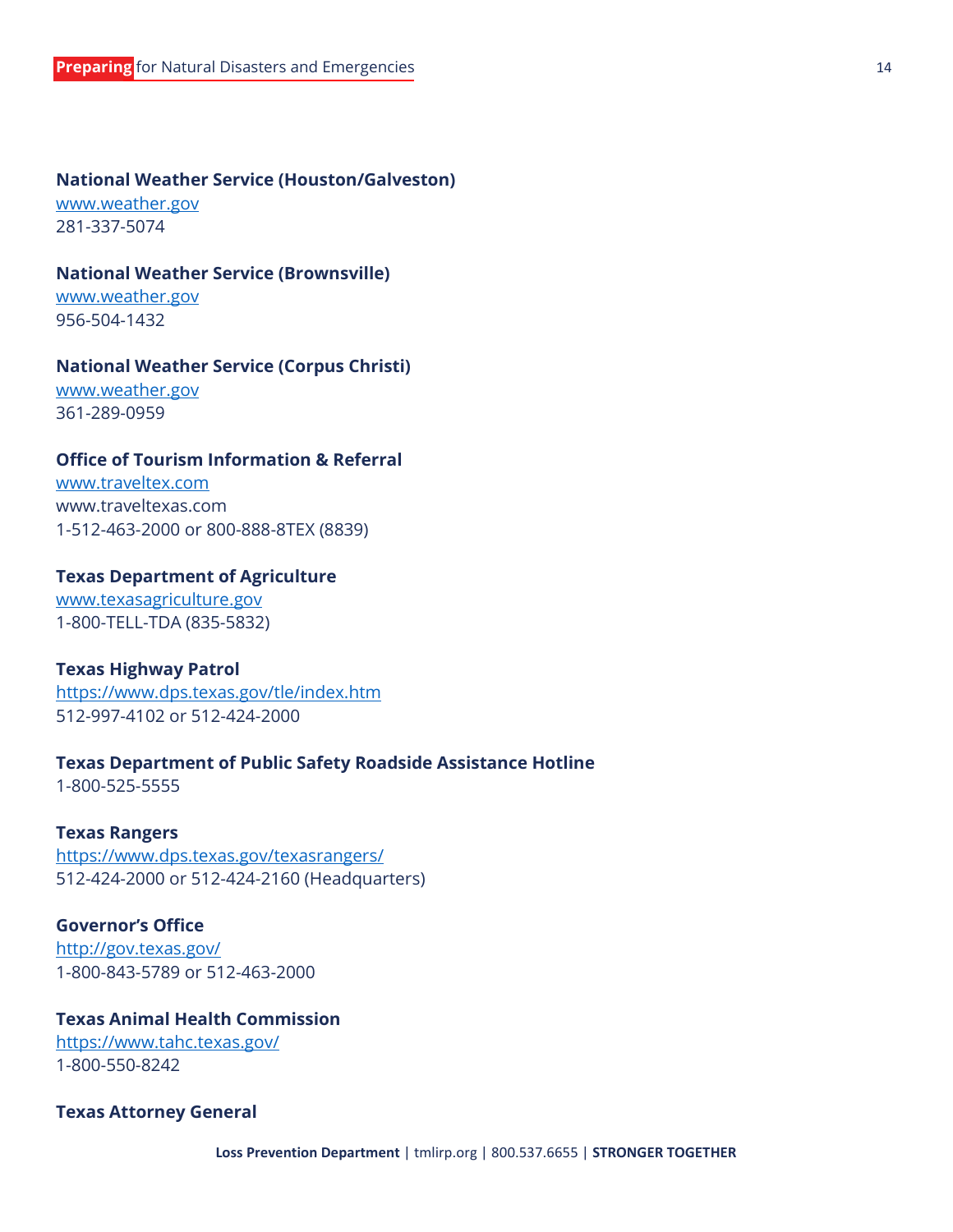<https://www.texasattorneygeneral.gov/> 1-800-252-8011 or 512-463-2100

### **Consumer Protection Hotline – Texas Attorney General**

1-800-621-0508

### **Texas Commission on Environmental Quality**

[www.tceq.texas.gov](http://www.tceq.texas.gov/) 512-239-1000

### **Texas Department of Insurance**

[www.tdi.texas.gov](http://www.tdi.texas.gov/) 1-800-578-4677 or 512-463-6169

### **Texas Department of State Health Services**

[www.dshs.state.tx.us](http://www.dshs.state.tx.us/) 512-776-7111 or 1-888-963-7111

### **TXWARN – Texas Water/Wastewater Agency Response Network**

[www.txwarn.org](http://www.txwarn.org/) 866-989-9276 email: [info@txwarn.org](mailto:info@txwarn.org)

### **Disaster District Contacts (DDC)**

\* In Accordance with the State Emergency Management Plan, when an emergency occurs or threatens to occur and is beyond the capability of local government to respond, state assistance will be requested by the local government chief elected official to the appropriate DDC as prescribed in the state emergency management plan. The DDC is chaired by the Highway Patrol commanding officer and is the first step in management of state resources during emergencies.

The following website provides information on the Regional State Coordinators and Regional District Coordinators:<https://tdem.texas.gov/field-response/>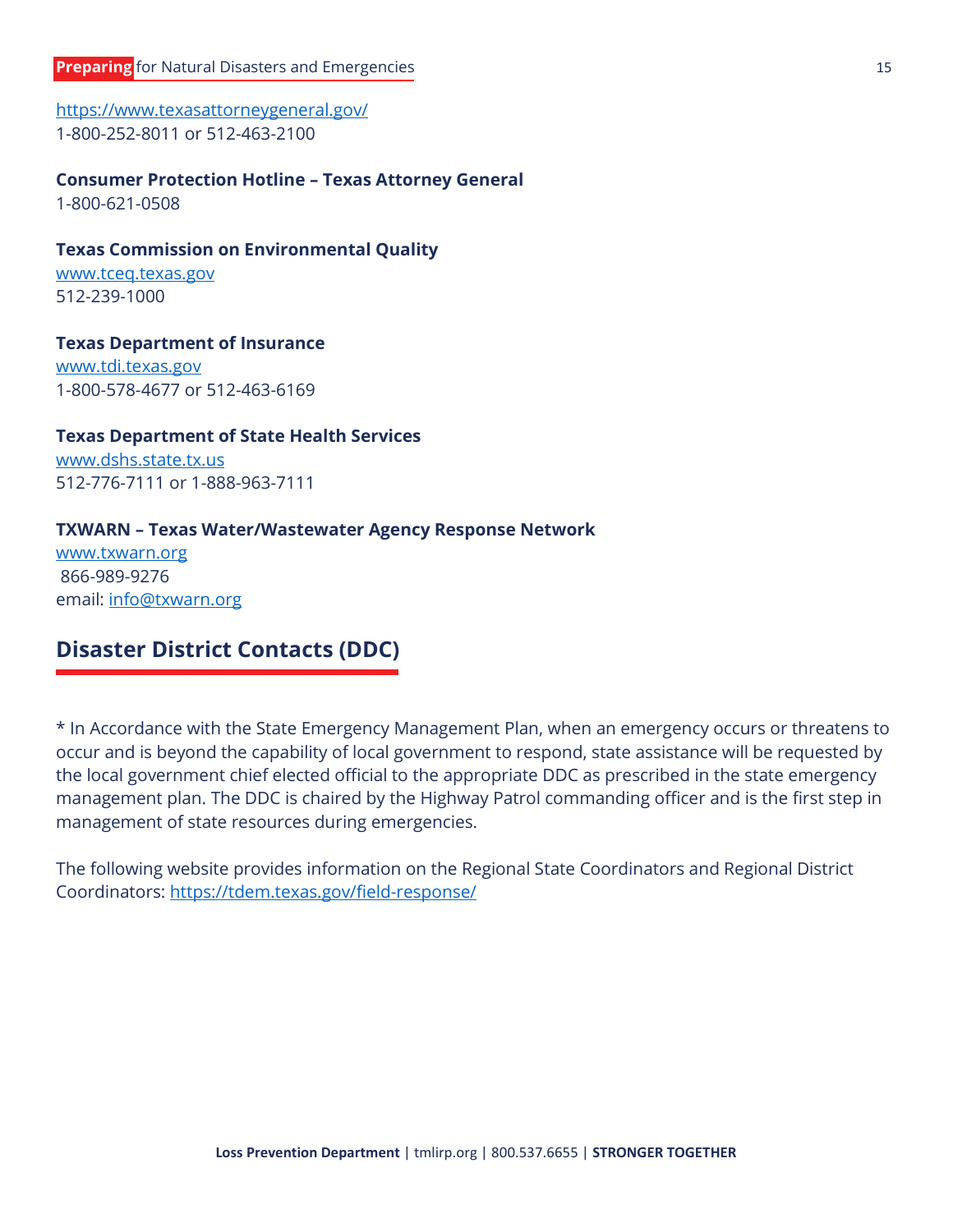### **Regional State Coordinator**

| Region: ______           |
|--------------------------|
| Name: __________________ |
| Phone (Cell):            |
| Phone (Office):          |
| Email:                   |
|                          |

Operations Center at 512-424-2208

### **National Emergency Information**

### **American Red Cross**

[www.redcross.org](http://www.redcross.org/) 1-800-733-2767

### **Environmental Protection Agency**

[www.epa.gov](http://www.epa.gov/)

### **Federal Emergency Management Agency (FEMA)**

[www.fema.gov](http://www.fema.gov/) 1-800-621-FEMA (3362)

### **National Oceanic and Atmospheric Administration (NOAA)**

[www.noaa.gov](http://www.noaa.gov/)

### **NOAA National Coastal Data Development Center**

[www.ncdc.noaa.gov](http://www.ncdc.noaa.gov/)

### **NOAA National Climatic Data Center**

[www.ncdc.noaa.gov](http://www.ncdc.noaa.gov/)

### **NOAA National Data Buoy Center**

[www.ndbc.noaa.gov](http://www.ndbc.noaa.gov/)

### **NOAA National Hurricane Center**

[www.nhc.noaa.gov](http://www.nhc.noaa.gov/)

### **NOAA National Oceanographic Data Center**

[www.nodc.noaa.gov](http://www.nodc.noaa.gov/)

Region: Name:  $\blacksquare$ Phone (Cell): \_\_\_\_\_\_\_\_\_\_\_\_\_\_\_\_\_\_\_\_\_\_\_\_\_\_\_\_ Phone (Office): \_\_\_\_\_\_\_\_\_\_\_\_\_\_\_\_\_\_\_\_\_\_\_\_\_ Email: \_\_\_\_\_\_\_\_\_\_\_\_\_\_\_\_\_\_\_\_\_\_\_\_\_\_\_\_\_\_\_\_\_\_

**Regional District Coordinator**

\*Disaster Recovery Manual – TDEM – 62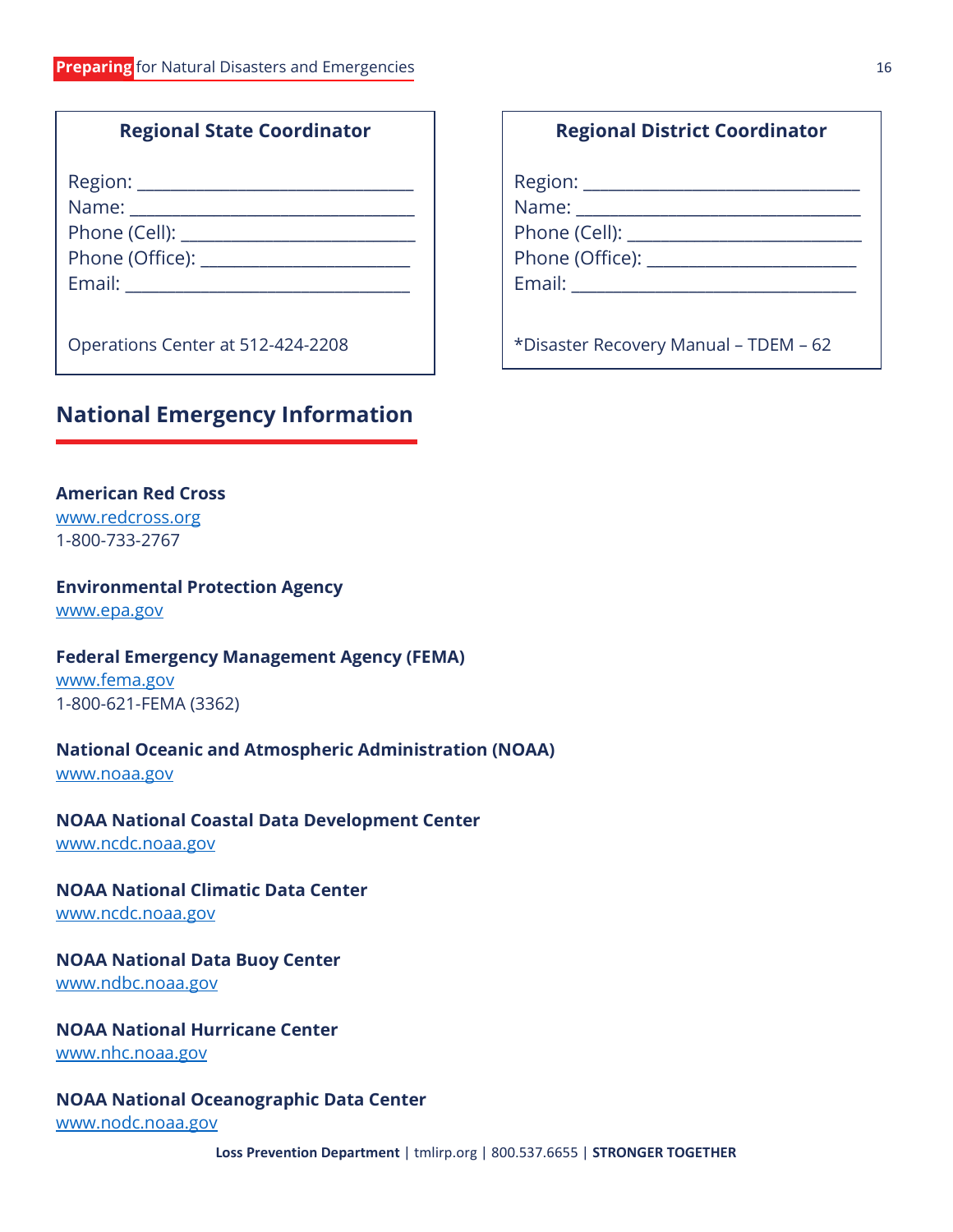### **NOAA National Weather Service**

[www.weather.gov/](http://www.weather.gov/)

**NOAA Coastal Services Center**

<http://coast.noaa.gov/>

### **OAA National Environmental Satellite, Data, and Information Service (NESDIS**) [www.nesdis.noaa.gov](http://www.nesdis.noaa.gov/)

### **NOAA Watch – NOAA's All-Hazard Monitor**

<http://www.weather.gov/briefing>

**US Department of Homeland Security** [www.dhs.gov](http://www.dhs.gov/)

**U.S. Department of Commerce** [www.commerce.gov](http://www.commerce.go/)

### **National Aeronautics and Space Administration (NASA)**

[www.nasa.gov](http://www.nasa.gov/)

### **EPA Gulf of Mexico Program**

[www.epa.gov/gulfofmexico](http://www.epa.gov/gulfofmexico)

### **US Coast Guard (8th District)**

504-589-6225 [www.uscg.mil](http://www.uscg.mil/)

### **Houston-Galveston Command Center**

281-464-4800

### **Power/Electric Companies – Coastal Areas**

### **Brownsville Public Utilities Board** [www.brownsville-pub.com](http://www.brownsville-pub.com/)

Emergencies: 956-983-6300

### **CenterPoint Energy Houston Electric**

**Loss Prevention Department** | tmlirp.org | 800.537.6655 | **STRONGER TOGETHER** [www.centerpointenergy.com](http://www.centerpointenergy.com/) Customer Service & Power Outage: 800-332-7143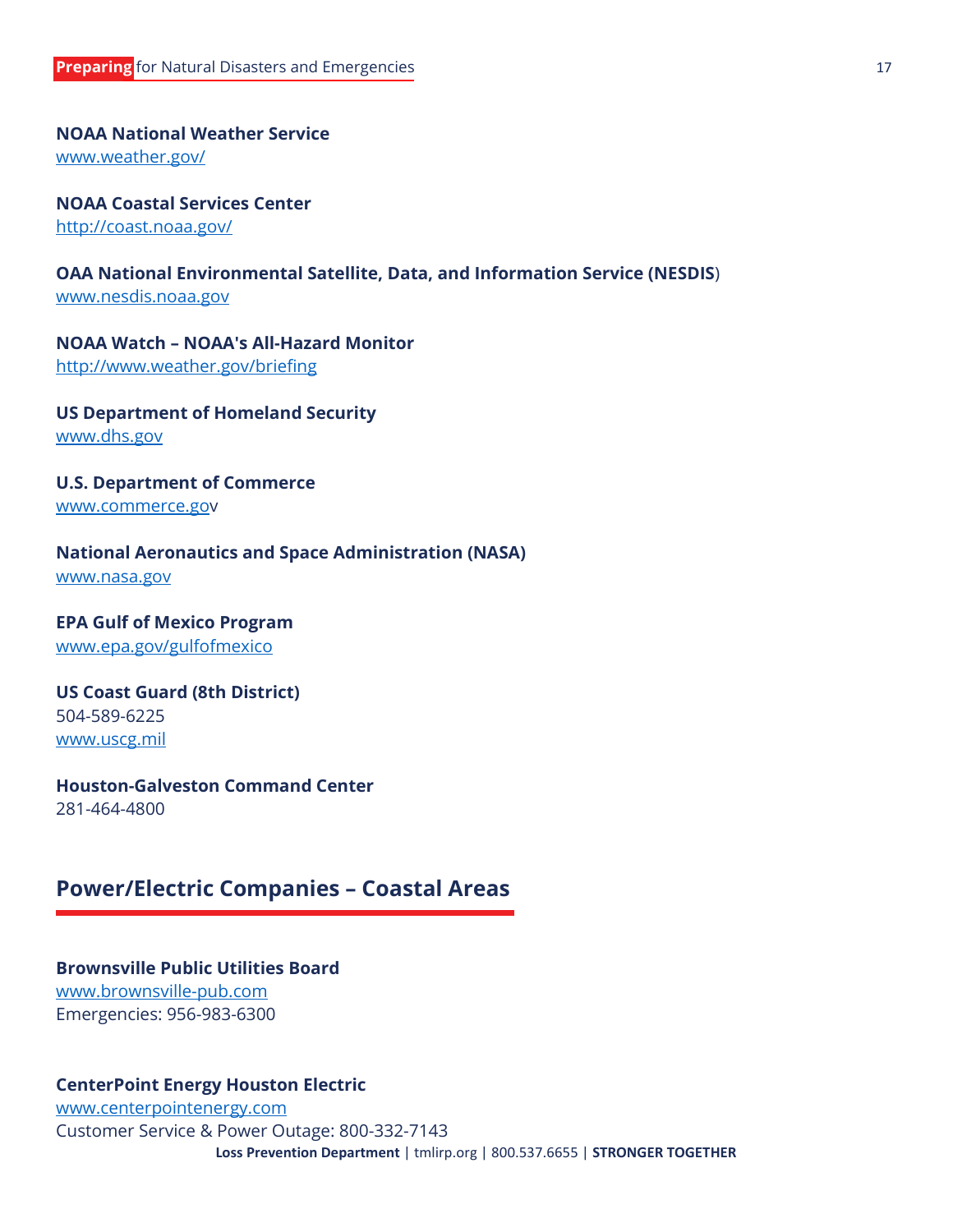### **CenterPoint Energy East/South Texas**

[www.centerpointenergy.com](http://www.centerpointenergy.com/) Gas Leak: 888-876-5786 Beaumont: 800-376-9663 East Texas: 800-259-5544 South Texas: 800-427-7142

### **Entergy**

[www.entergy-texas.com](http://www.entergy-texas.com/) Customer Service & Emergencies: 800-ENTERGY (368-3749) Power Outage: 800-9 OUTAGE (968-8243)

### **Houston County Electric Cooperative**

[http://houstoncountyelec.com](http://houstoncountyelec.com/) Customer Service: 800-657-2445 Power Outage: 800-970-HCEC (4232)

### **Nueces Electric Cooperative**

[www.nueceselectric.org](http://www.nueceselectric.org/) 1-800-NEC-WATT (632-9288)

### **San Patricio Electric Cooperative**

[www.sanpatricioelectric.org](http://www.sanpatricioelectric.org/) 361-364-2220 or 1-888-740-2220

### **AEP – American Electric Power**

[www.aeptexas.com](http://www.aeptexas.com/) Safety Hazards & Customer Service: 877-373-4858 Outages: 866-223-8508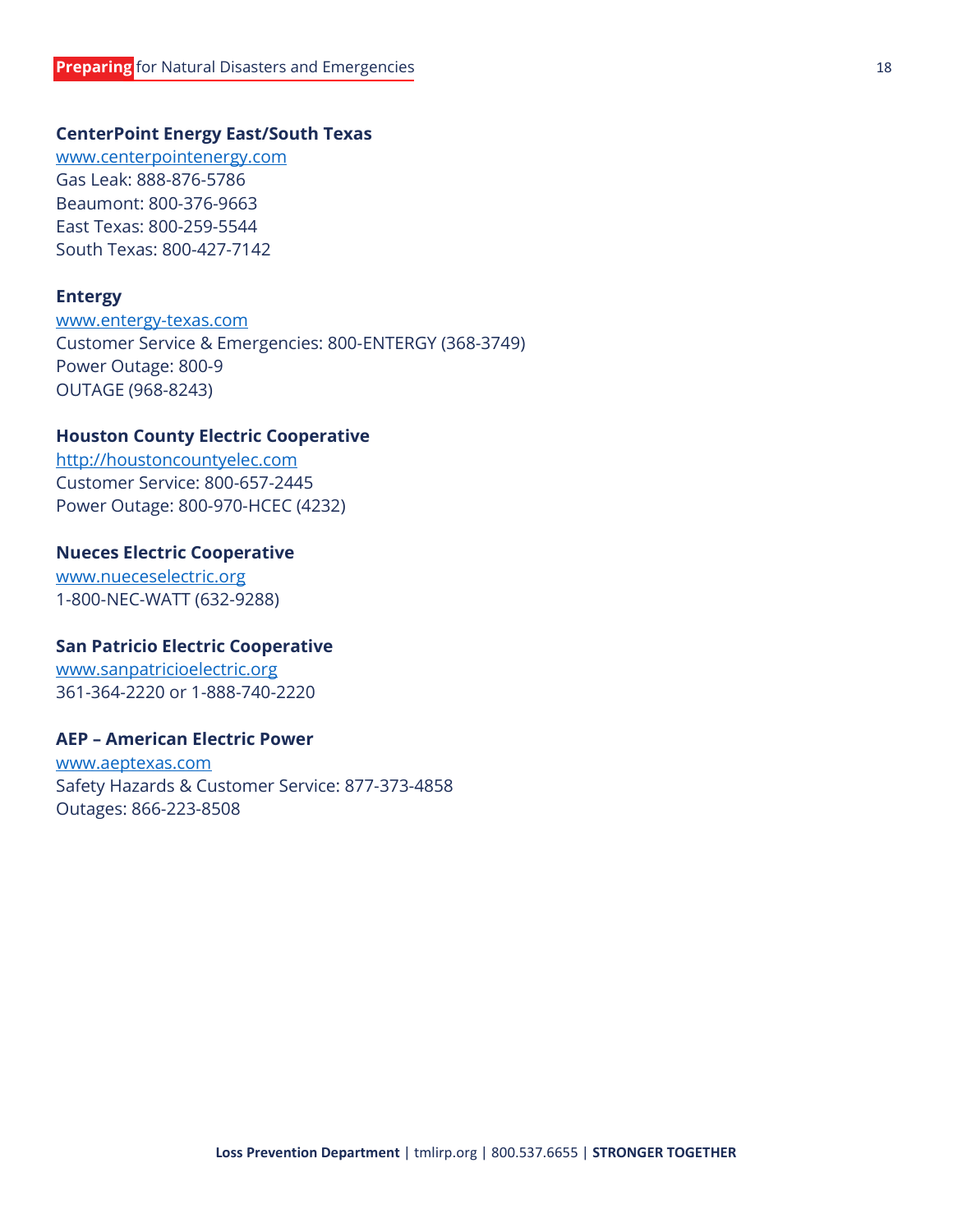### **TMLIRP Enhanced Property Damage Recovery Program**

### **Member Service Driven**

In response to property damage recovery needs of our Members, TMLIRP partnered with SynergyNDS, Inc. ("SynergyNDS"). This partnership allows TMLIRP and its Members to quickly and accurately identify damaged property and the steps needed to stabilize and repair the property. It also provides members with access to the Synergy Turnkey Recovery Program. This program provides world-class disaster response solutions allowing quicker building stabilization and recovery getting members back to operational capacity sooner. Members can focus on their community's needs as their recovery proceeds. Program available for a covered loss.

### **How the Program Works?**

- $\checkmark$  TMLIRP engages Synergy to evaluate damages and provide solutions
- $\checkmark$  Member chooses to engage Synergy Turnkey in accordance with procurement laws.
- $\checkmark$  Synergy manages all aspects of project for member and member focuses on citizens.
- $\checkmark$  Cost of program is paid through claims cost
- $\checkmark$  No additional out of pocket expenses without written Member notification
- $\checkmark$  Synergy works directly with TMLIRP claims adjusters
- $\checkmark$  Ensures members have a vetted contractor
- ← Proven track record

**Contact TMLIRP Claims** (512) 491-2426

## THE REAL PROPERTY . PUBLIC<sub>SE</sub> PARTNERSHIP

### **What Turnkey Program Does** for the Member

- ← Rapid Loss Notification/Damage **Assessments**
- $\checkmark$  Mitigation & Stabilization
- ← Dedicated Project Management
- ← Defines Project Scope
- ← Project Procurement
- $\checkmark$  Project Management
- ← Claims Management & Loss Recovery Software
- ← Post-Recovery Support

### **Catastrophe Response** Loss Pool **Department | the View Prevention Department | Stronger Together**<br>| 800.537.6655 | **tmlirp.org | Stronger Together**